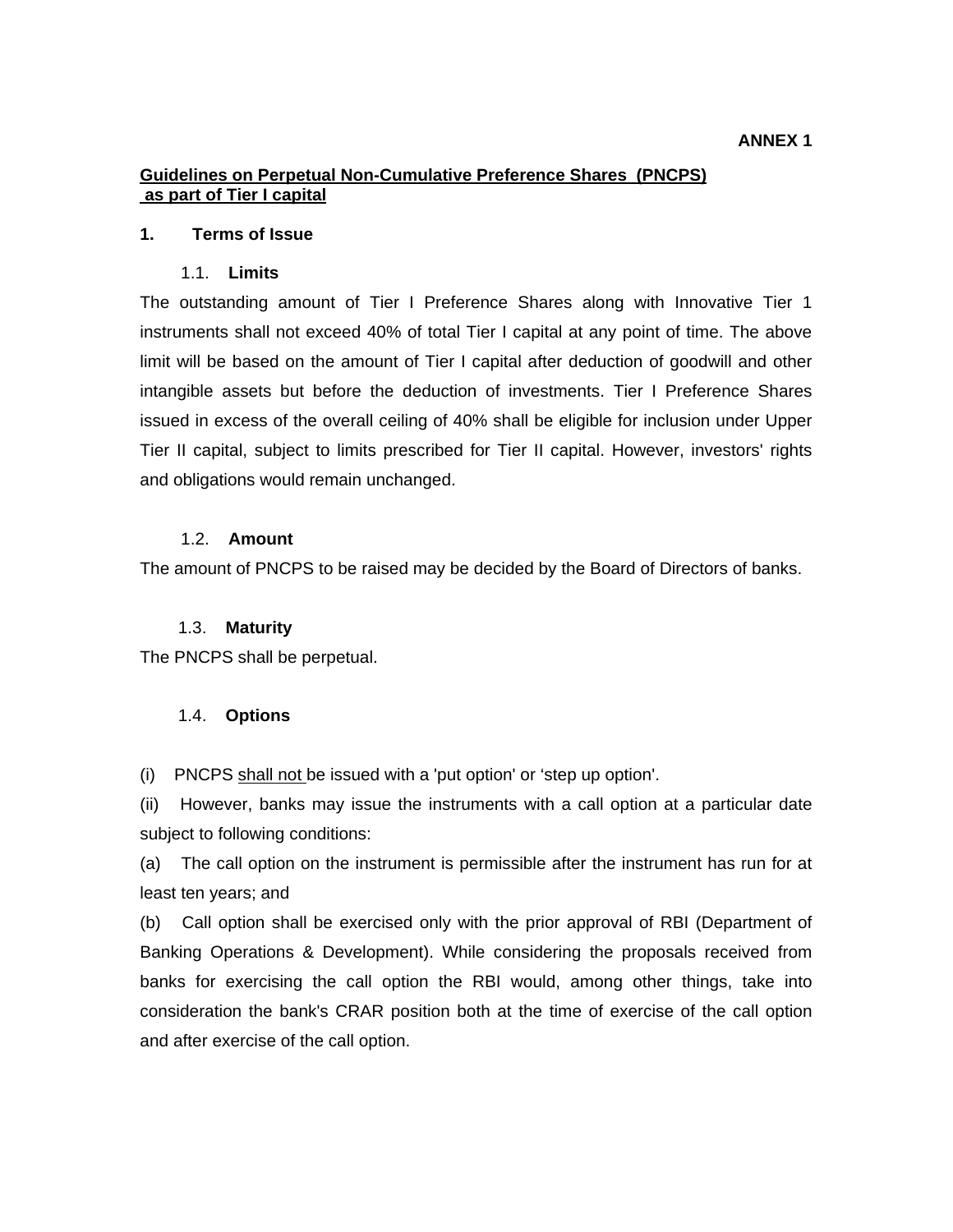# 1.5. **Classification in the Balance sheet**

These instruments will be classified as capital and shown under 'Schedule I-Capital' of the Balance sheet.

# 1.6. **Dividend**

The rate of dividend payable to the investors may be either a fixed rate or a floating rate referenced to a market determined rupee interest benchmark rate

## 1.7. **Payment of Dividend**

(a) The issuing bank shall pay dividend subject to availability of distributable surplus out of current year's earnings, and if

(i) The bank's CRAR is above the minimum regulatory requirement prescribed by RBI;

(ii) The impact of such payment does not result in bank's capital to risk weighted assets ratio (CRAR) falling below or remaining below the minimum regulatory requirement prescribed by Reserve Bank of India;

(iii) In the case of half yearly payment of dividends, the balance sheet as at the end of the previous year does not show any accumulated losses; and

(iv) In the case of annual payment of dividends, the current year's balance sheet does not show any accumulated losses

(b) The dividend shall not be cumulative. i.e., dividend missed in a year will not be paid in future years, even if adequate profit is available and the level of CRAR conforms to the regulatory minimum. When dividend is paid at a rate lesser than the prescribed rate, the unpaid amount will not be paid in future years, even if adequate profit is available and the level of CRAR conforms to the regulatory minimum.

(c) All instances of non-payment of dividend/payment of dividend at a lesser rate than prescribed in consequence of conditions as at (a) above should be reported by the issuing banks to the Chief General Managers-in-Charge of Department of Banking Operations & Development and Department of Banking Supervision, Central Office of the Reserve Bank of India, Mumbai.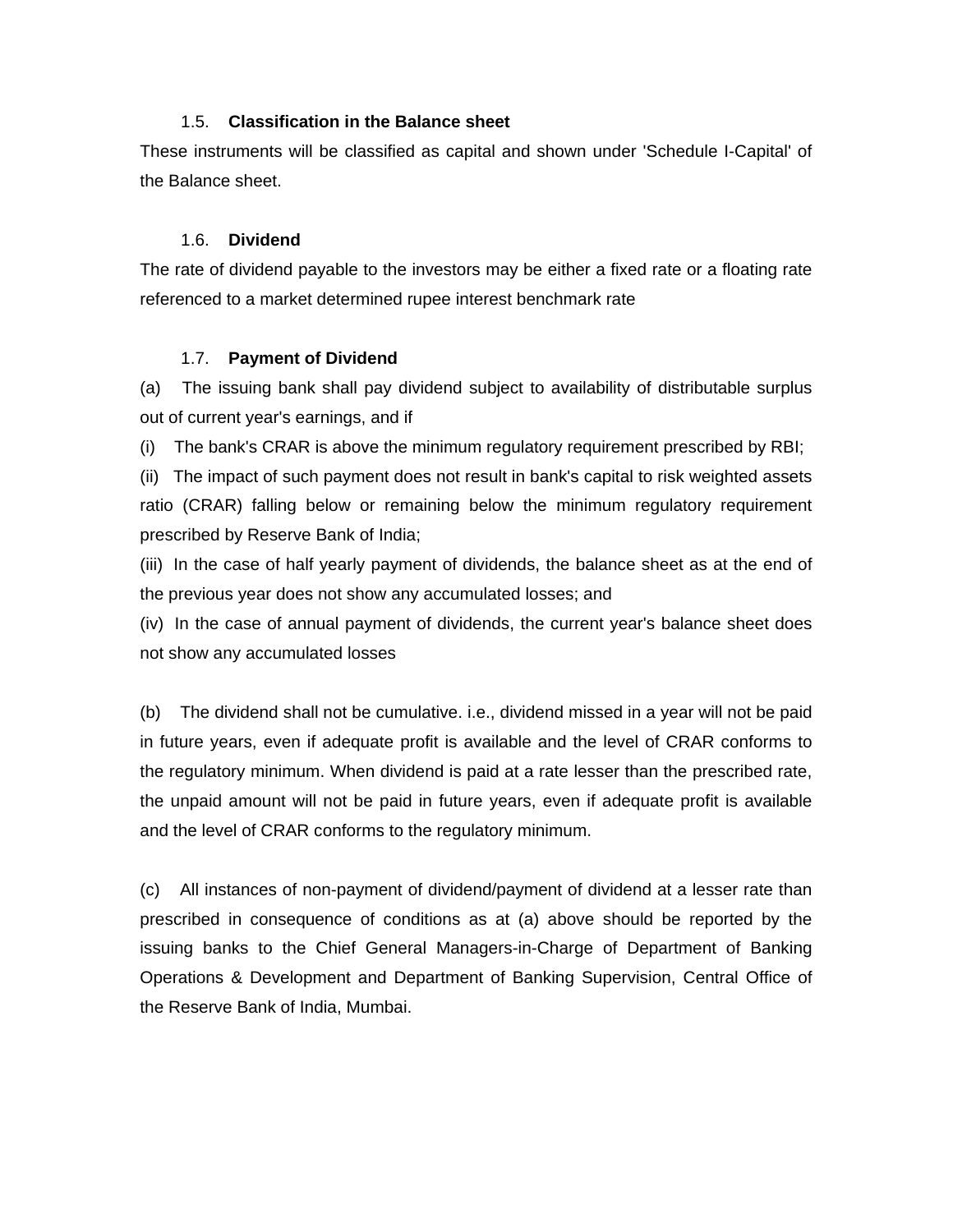## 1.8 **Seniority of claim**

The claims of the investors in PNCPS shall be senior to the claims of investors in equity shares and subordinated to the claims of all other creditors and the depositors.

# **Other conditions**

(a) PNCPS should be fully paid-up, unsecured, and free of any restrictive clauses.

(b) Investment by FIIs and NRIs shall be within an overall limit of 49% and 24% of the issue respectively, subject to the investment by each FII not exceeding 10% of the issue and investment by each NRI not exceeding 5% of the issue. Investment by FIIs in these instruments shall be outside the ECB limit for rupee denominated corporate debt as fixed by Government of India from time to time. The overall non-resident holding of Preference Shares and equity shares in public sector banks will be subject to the statutory / regulatory limit.

(c) Banks should comply with the terms and conditions, if any, stipulated by SEBI / other regulatory authorities in regard to issue of the instruments.

## 2. **Compliance with Reserve Requirements**

(a) The funds collected by various branches of the bank or other banks for the issue and held pending finalisation of allotment of the Tier I Preference Shares will have to be taken into account for the purpose of calculating reserve requirements.

(b) However, the total amount raised by the bank by issue of PNCPS shall not be reckoned as liability for calculation of net demand and time liabilities for the purpose of reserve requirements and, as such, will not attract CRR / SLR requirements.

#### 3. **Reporting Requirements**

3.1 Banks issuing PNCPS shall submit a report to the Chief General Manager-incharge, Department of Banking Operations & Development, Reserve Bank of India, Mumbai giving details of the capital raised, including the terms of issue specified at item 1 above together with a copy of the offer document soon after the issue is completed.

3.2 The issue-wise details of amount raised as PNCPS qualifying for Tier I capital by the bank from FIIs / NRIs are required to be reported within 30 days of the issue to the Chief General Manager, Reserve Bank of India, Foreign Exchange Department, Foreign Investment Division, Central Office, Mumbai 400 001 in the proforma given in the Appendix. The details of the secondary market sales / purchases by FIIs and the NRIs in